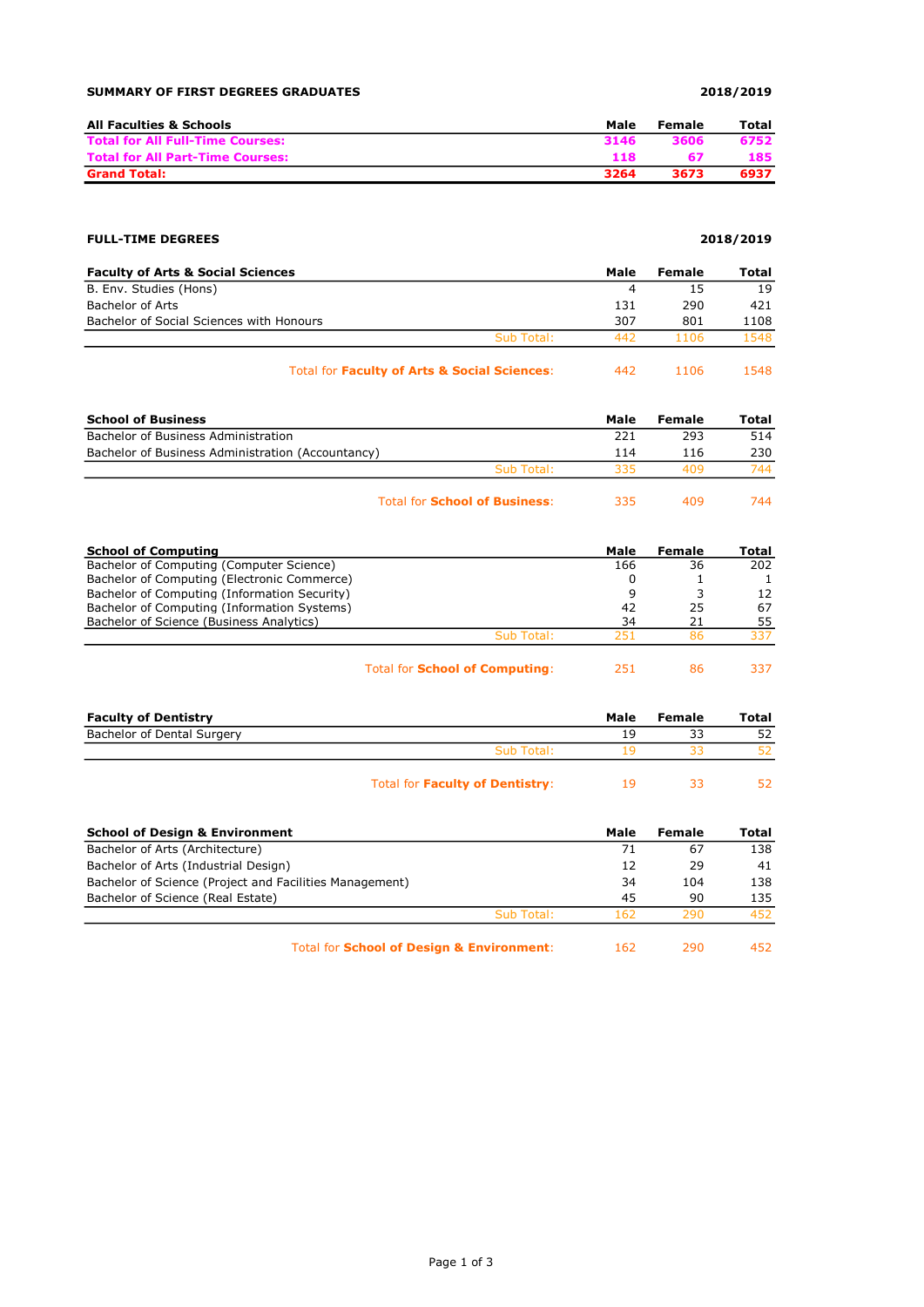| <b>Faculty of Engineering</b>                                |            | Male | Female | Total |
|--------------------------------------------------------------|------------|------|--------|-------|
| Bachelor of Engineering (Biomedical Engineering)             |            | 44   | 45     | 89    |
| Bachelor of Engineering (Chemical)                           |            | 224  | 74     | 298   |
| Bachelor of Engineering (Civil)                              |            | 69   | 55     | 124   |
| Bachelor of Engineering (Electrical)                         |            | 149  | 33     | 182   |
| Bachelor of Engineering (Engineering Science)                |            | 15   | 3      | 18    |
| Bachelor of Engineering (Environmental)                      |            | 35   | 29     | 64    |
| Bachelor of Engineering (Industrial and Systems Engineering) |            | 68   | 51     | 119   |
| Bachelor of Engineering (Materials Science and Engineering)  |            | 43   | 16     | 59    |
| Bachelor of Engineering (Mechanical)                         |            | 297  | 54     | 351   |
|                                                              | Sub Total: | 944  | 360    | 1304  |
|                                                              |            |      |        |       |

|  | Total for <b>Faculty of Engineering:</b> | 944 |
|--|------------------------------------------|-----|
|  |                                          |     |

360 1304

| Joint Multi-Disciplinary Programmes                   |    | Female | Total |
|-------------------------------------------------------|----|--------|-------|
| Bachelor of Engineering (Computer Engineering)        | 92 |        | 107   |
| Sub Total:                                            |    |        |       |
| <b>Total for Joint Multi-Disciplinary Programmes:</b> |    |        |       |

| <b>Faculty of Law</b> |                                  | Male | Female | Total |
|-----------------------|----------------------------------|------|--------|-------|
| Bachelor of Laws      |                                  | 148  | 93     | 241   |
|                       | Sub Total:                       | 148  | ٩R     | 241   |
|                       | Total for <b>Faculty of Law:</b> | 148  | 93     | 241   |

| <b>Faculty of Science</b>                   |                                      | Male | Female | Total |
|---------------------------------------------|--------------------------------------|------|--------|-------|
| Bachelor of Environmental Studies (Hons)    |                                      | 12   | 23     | 35    |
| Bachelor of Science                         |                                      | 390  | 658    | 1048  |
| Bachelor of Science (Computational Biology) |                                      |      |        |       |
| Bachelor of Science (Pharmacy)              |                                      | 81   | 111    | 192   |
|                                             | Sub Total:                           | 485  | 797    | 1282  |
|                                             | <b>Total for Faculty of Science:</b> | 485  | 797    | 1282  |

| <b>Yale-NUS College</b>          |                                    | Male | Female | Total |
|----------------------------------|------------------------------------|------|--------|-------|
| Bachelor of Arts with Honours    |                                    | 59   | 83     | 142   |
| Bachelor of Science with Honours |                                    | 16   | 17     | 33    |
|                                  | Sub Total:                         | 75   | 100    | 175.  |
|                                  | <b>Total for Yale-NUS College:</b> | 75   | 100    | 175.  |